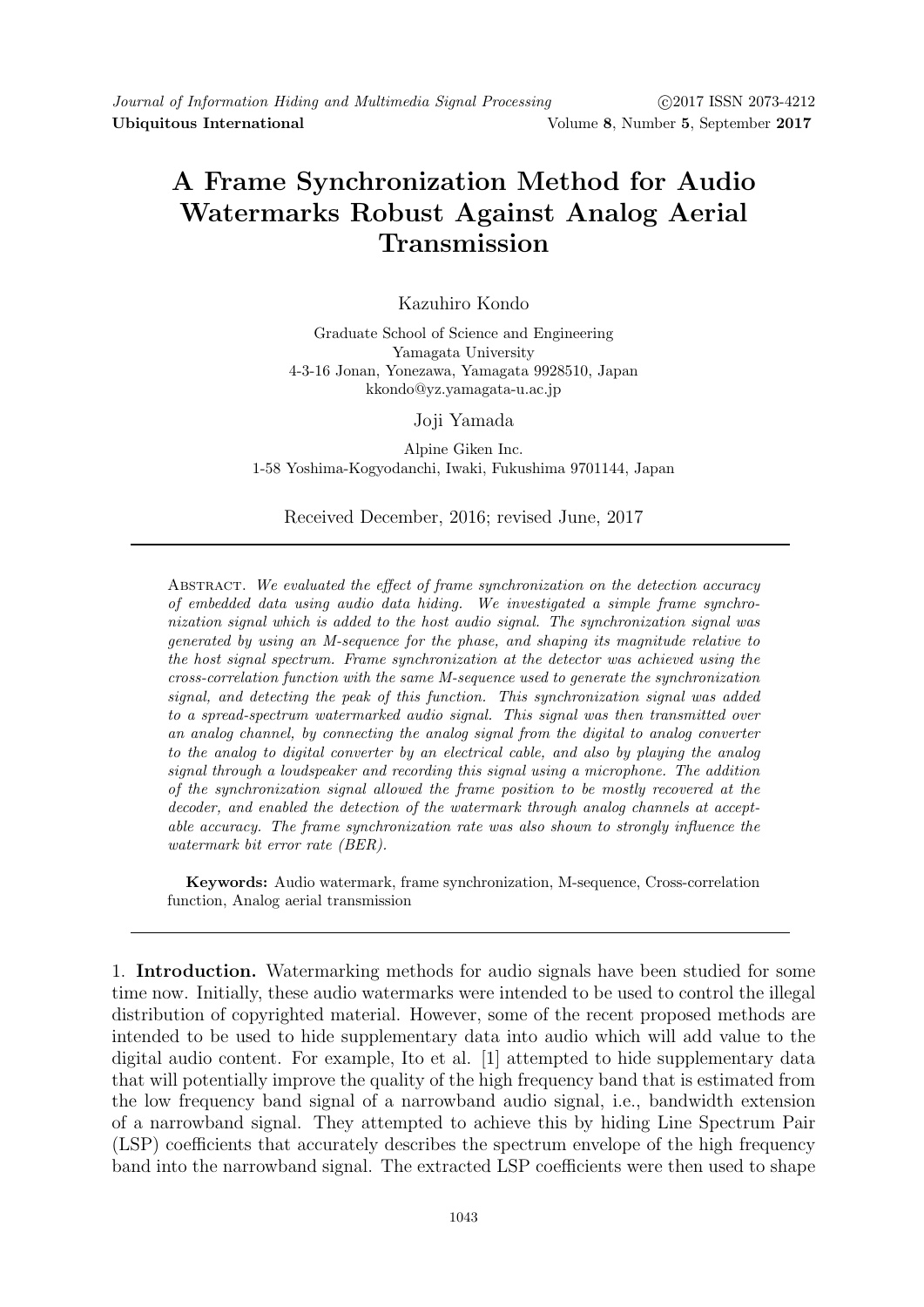the spectrum envelope of the high frequency band signal created by bandwidth extension from the received narrowband signal to improve the audio quality.

Aoki [2, 3] also attempted to hide data that will facilitate concealment of lost audio segments in packet audio. His proposal hides the pitch and gain variation pattern of audio in the previous packet. If the previous packet is lost, these patterns are recovered from the current packet, and are used to compensate the pitch and gain variation of the recreated signal by repeating a pitch interval in the packet preceding the lost packet, potentially improving the audio quality of the recreated signal.

These two examples obviously do not assume that the data-hidden audio signal will be transmitted over an analog channel. Thus, detection of hidden data from analog transmitted signal is apparently not considered in their methods.

However, there are examples where the data-hidden signal is assumed to be transmitted over some analog channels, and the detection of hidden data is attempted on this signal. For example, Matsuoka et al. [4, 5] attempted to hide the URL of the web site of the artist of the host musical signal. One of their goals is to implement their method on a smartphone, and have the user record a portion of the music that they may be interested in, being played out from a loudspeaker. This will trigger a web browser which will show promotional information about this piece of music, such as artist or album information.

There are also existing products which attempt to extract data from audio being played out from digital signages. Dai Nippon Printing Co. (DNP) is marketing QUick and Easy Media Access (QUEMA) [6] which is implemented on a smartphone, and can extract data from audio being played out from digital signages. Digimarc Corp. also is marketing the Digimarc Discover Platform [7], which is a multimedia platform that can extract hidden information from video, audio and images. This again is implemented on multiple platforms, including smartphones, and can be used to extract data from cameras and microphones on the smartphones.

Nishimura also attempted to embed the lyrics of a Karaoke song using data hiding [8]. The lyrics can then be decoded and displayed on a mobile terminal located near the singer by continuously recording the Karaoke being played out from the loudspeaker, at the exact timing of the song when the lyrics should be sung.

The detection of hidden data from a watermarked audio signal that go through analog channels may be a challenge for a number of reasons. Various types of noise may be added during the analog transmission. Non-linear distortion can also be added to the signal due to the analog circuitry associated with the  $A/D$  and the  $D/A$  conversion. Timing skews also may be added due to unstable clock signals. Since most watermarks embed data in frames, maintaining frame position at the detector is essential, and may lead to a large number of errors in the detected watermark if not recovered accurately. However the framing within the host signal is lost due to analog conversion, and the frame position must be recovered at the detector.

Ono has attempted to embed the frame position by adding an M-sequence with spectral shaping to match the spectrum of the host signal [9]. This is similar to the method that we will propose and evaluate in this paper. However, Ono seems to have not evaluated its performance when the embedded signal is transmitted over analog channels, which is the focus of this paper.

So far, there have been very few efforts reported on the investigation of the effect of analog transmission on embedded watermarks. For example, Hiratsuka et al. investigated the addition of synchronization codes to the host signal for frame alignment of a patchwork watermark [10]. They evaluated the synchronization accuracy with analog loop back (ALB), but not aerial transmission (AT). Karnjana et al. have recently evaluated the effectiveness of synchronization codes embedded in the LSBs of the host signal, and also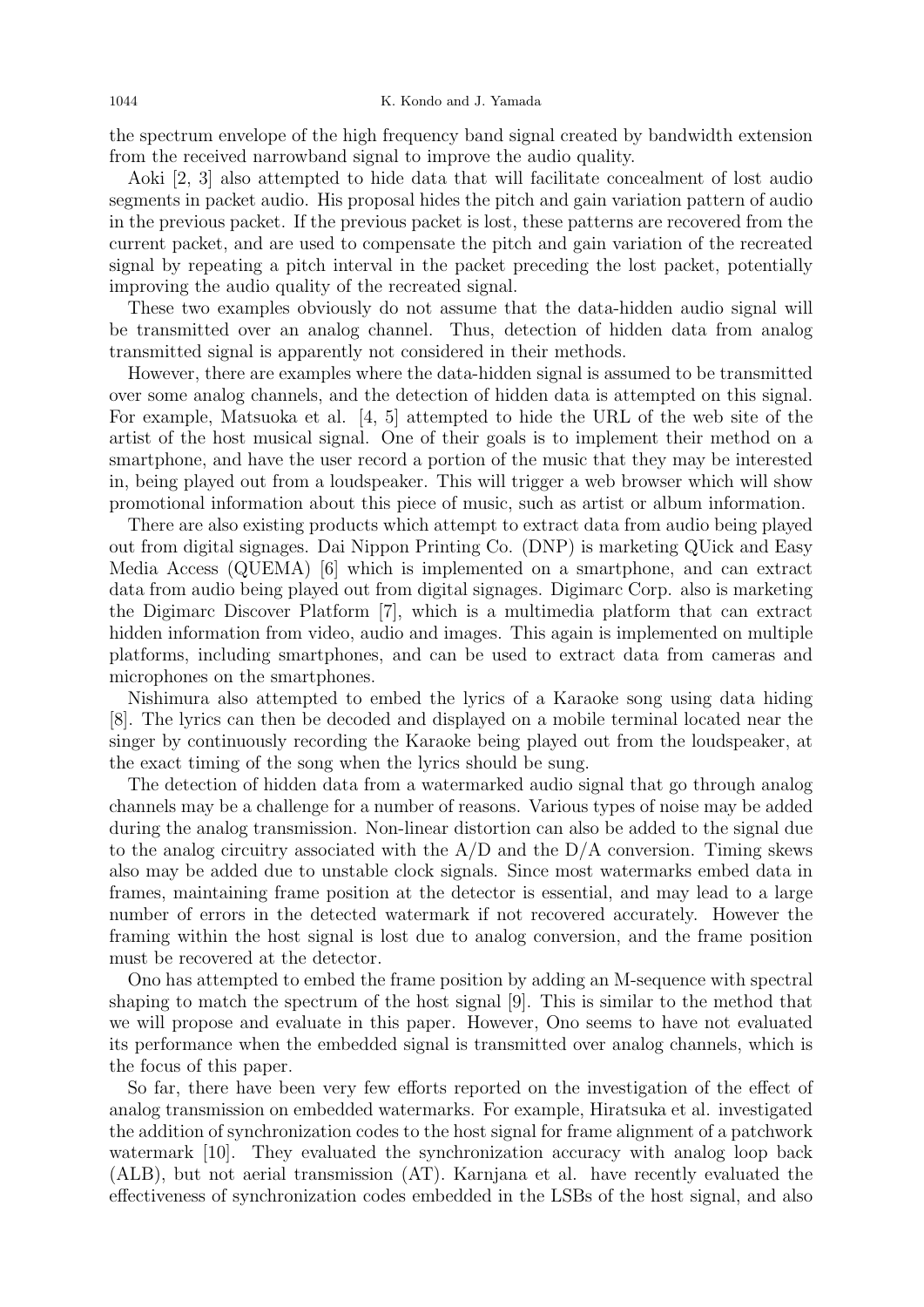

Figure 1. Synchronization Pattern Embedding Method



Figure 2. Frame Synchronization Recovery Method

addition of random synchronization patterns [11, 12]. However, they have not evaluated their methods in analog channels. Xiang proposed a synchronization signal robust to D/A and A/D conversions, in which pseudo-random code is embedded into the low frequency subbands of Wavelet coefficients [13]. However, this method has not been evaluated for robustness to aerial transmission.

In this paper, we investigate a simple frame position recovery method which adds random synchronization pattern in the phase of the host signal. We study the effectiveness of this method by trying to recover the frame position from received signals after analog transmission, including AT. We also study the effect of frame position recovery on the BER of the recovered watermark data.

This paper is organized as follows. The next section will describe the frame synchronization method investigated in this paper. This will be followed by the evaluation of robustness to analog channels, including aerial transmission, and its results. Finally, the conclusion and issues will be given.

2. Frame Synchronization for Audio Data Hiding. In this paper, we investigate a frame synchronization method for audio watermarks based on additive M-sequence synchronization pattern. As shown in Fig. 1, a synchronization signal is added to the host signal. The phase of the additive signal is the M-sequence pattern, while the envelope of the signal is shaped according to the host signal, thereby improving the imperceptibility of the added signal.

The recovery process of the frame position is depicted in Fig. 2. The received signal with unknown frame position is split into interim frame positions with a fixed frame length, which we assume is known here. Then, the cross-correlation between these frame signals and the same M-sequence added in Fig. 1 is calculated. This cross-correlation is averaged over multiple frames, smoothed to remove variations due to noise signals, and the peak position is picked from this signal to detect the frame starting position.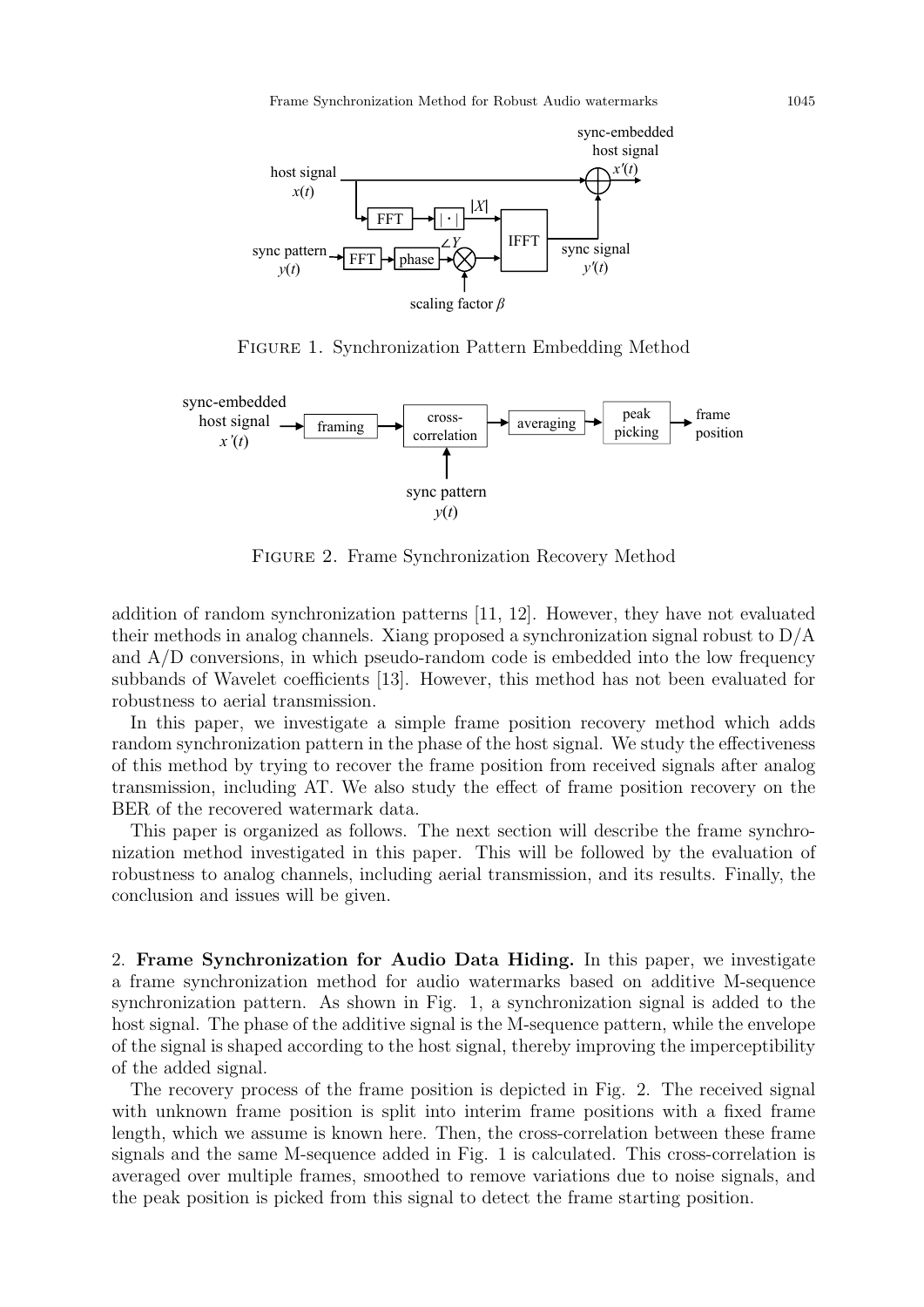2.1. Cross-correlation functions for frame synchronization. The cross-correlation function,  $g_{xy}(\tau)$ , between the received signal,  $x'(t)$ , and the M-sequence for synchronization,  $y(t)$ , can be defined as follows:

$$
g_{xy}(\tau) = \int x'(t)y(t+\tau) dt
$$
 (1)

where  $\tau$  is the lag time.

The Fourier Transform of the above function gives the cross-power spectrum between  $x'$ and y,  $G_{xy}(\omega)$ . The Generalized Cross-Correlation Function (GCCF) can then be defined as follows:

$$
R_{xy} = \int \Psi(\omega) G_{xy}(\omega) e^{i\omega t} d\omega \tag{2}
$$

where  $\Psi(\omega)$  is the generalized weighting function.

The weighting function needs to be selected appropriately so that the peaks indicating the correct frame position within the interim frames will become apparent. The following weighting functions were compared.

(1) Cross-power Spectrum Phase (CSP)

The CSP method has been commonly used to detect the sound source direction from the cross-correlation function. The weighting function for this method can be defined as follows:

$$
\Psi(\omega) = \frac{1}{|G_{xy}(\omega)|}\tag{3}
$$

Since this method normalizes the cross-correlation function with its magnitude, the resultant GCCF mainly reflects the mutual phase between the two signals.

(2) Smoothed Coherence Transform (SCOT)

The SCOT method uses the coherence function, and is also a commonly used method for sound source direction estimation. The weights used for the SCOT method is as follows:

$$
\Psi(\omega) = \frac{1}{\sqrt{G_{xx}(\omega)G_{yy}(\omega)}}\tag{4}
$$

This method can also be regarded as whitening of the cross-correlation function. Since the correlation is normalized using the power spectrum of the two signals, we can expect the resultant function to be able to detect the out-of-phase components between the signals even under low SNR conditions.

(3) No weighting

For comparison with CSP and SCOT, we also included using the cross-correlation function with no weighting, i.e.,

$$
\Psi(\omega) = 1\tag{5}
$$

We used 70 clips from the SQAM database published by the European Broadcasting Union (EBU) [14] to compare the above weighting functions for the GCCF. All clips were re-sampled at 16 kHz, 16 bits per sample, with a single channel (i.e., monaural). We selected 10 s non-silence portions from each clip. The synchronization pattern used here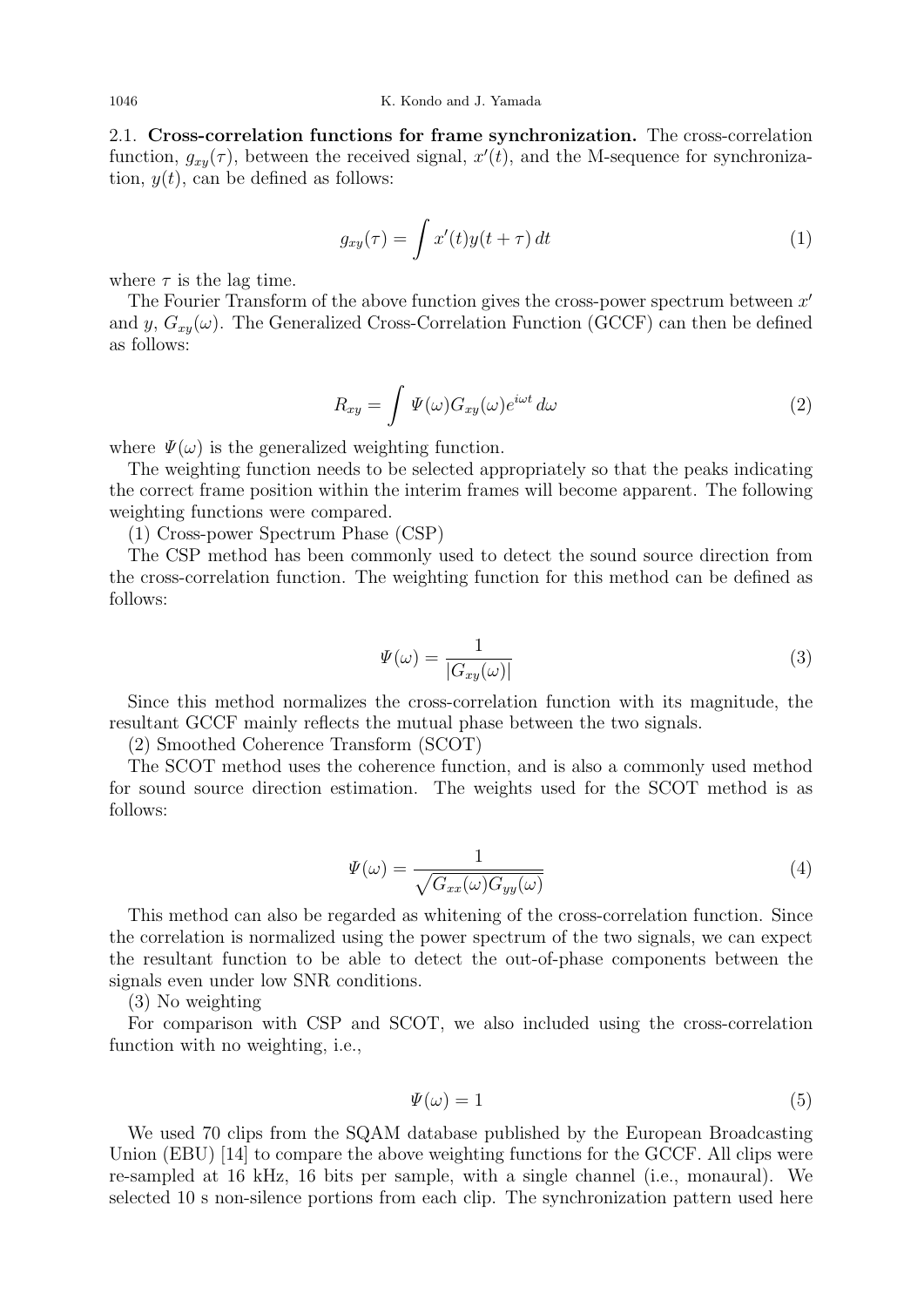

Figure 3. Comparison of GCCF Weighting for Frame Synchronization Recovery

was an M-sequence with a length of 2047 bits, and the frame length was set to 1 s (16,000 samples).

The synchronization-embedded signal was converted to analog, and fed back to the D/A circuitry as an electrical signal to be re-digitized. We also added white noise to this re-digitized signal at various SNR levels to emulate the additive noise during analog transmission. The frame synchronization recovery was attempted on this signal from the GCCF with the three weighting functions described above. Fig. 3 shows the SNR vs. frame synchronization recovery rate for the three weighting functions.

As can be seen in this figure, the CSP shows the highest recovery rate over all SNR levels tested. The SCOT method, which was expected to perform well with poor SNR signals, showed a low recovery rate over all SNR range. On the other hand, using no weights showed a comparable recovery rate with the CSP method, except when the SNR was relatively high. CSP seems to show better recovery rate than no weighting at higher SNR because when the noise level is low, the weighting function suppresses the frequency component of the host signal, enabling the extraction of the synchronization signal in the phase more stable, while at lower SNR, where additive noise becomes dominant, the weighting does not make a difference. From these results, we will be using CSP in all further evaluation.

2.2. Smoothing of cross-correlation functions. The GCCF estimated as stated above still contains additive noise and host signal components that result in false peaks in the function. Thus, we attempt to mitigate the effect of these false peaks by smoothing the GCCF. Since the additive noise seems to result in non-biased white noise-like characteristics in the resultant GCCF, we can expect simple averaging to reduce the effect of this noise. From preliminary experiments, we found that the Weighted Moving Average (WMA), which applies a linearly decreasing weight on forward and backward neighboring samples gives best results. We empirically found that using two samples in both the forward and backward direction as shown in the following formula gives a reasonable amount of smoothing.

$$
\hat{s}_i = \frac{s_{i-2} + 3s_{i-1} + 5s_i + 3s_{i+1} + s_{i+2}}{13}
$$
\n<sup>(6)</sup>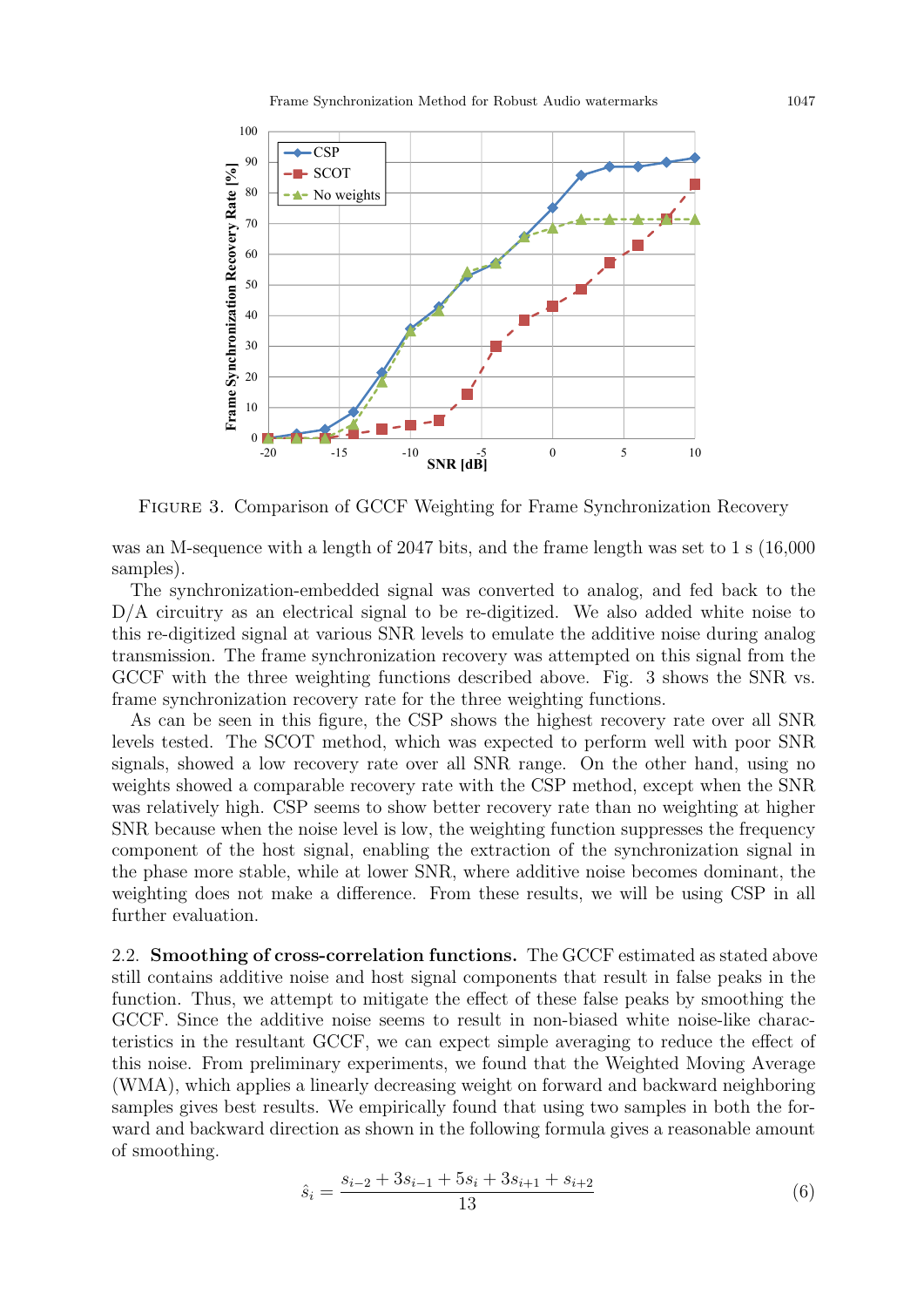where  $s_i$  is the raw GCCF at lag time instance i, and  $\hat{s}_i$  is the smoothed GCCF.

3. Evaluation of Frame Synchronization for Analog Transmission. We evaluated the effect of frame synchronization on the detection of data embedded using audio data hiding technology in analog transmission. We evaluated the effect in both the analog loopback (ALB), which does not include aerial transmission, and aerial transmission (AT) of analog signals. The frame synchronization rate with the synchronization method, and also the BER of the detected watermark which is embedded simultaneously with the synchronization signal was evaluated.

3.1. Experimental conditions. The audio sources used here were 70 clips (tracks 1 through 70) from the SQAM database [14] published by the EBU, from which initial 10 s non-silent portions were selected. All samples were re-sampled at 16 kHz, 16 bits per sample, monaural.

The synchronization pattern used was the M-sequence with a length of 2047 bits. The frame length was 1 s, and the phase components of the first 2047 samples were set to a scaled value of this M-sequence, while the remaining samples were set to 0. The spectrum envelope of the host signal was used as the spectrum envelope of this synchronization signal as well. Then, this spectrum is converted into the time domain, and added to the host signal. The scale factor was set empirically to 0.08 to maintain the inaudibility of the synchronization signal. The average Objective Difference Grade (ODG) estimated using the Perceptual Evaluation of Audio Quality (PEAQ), ITU standard ITU-R BS.1387 [15], over 20 randomly selected samples out of the 70 clips, was −1.92. This level of ODG is in the subjective category of "slightly annoying".

At the receiving end, we computed the GCCF with CSP weighting, smoothed this with WMA, and detected the peak in the resulting function to identify the frame position within the interim frame.

We also embedded watermarks to this synchronization signal embedded audio using the classical direct spread spectrum (DSS) method [16], attempted to recover the frame position, and evaluated the BER of the detected watermark. DSS watermarking was selected since this method is one of the methods known to be prone to frame mis-synchronization [17, 18]. An M-sequence with a length of 4095 bits was used as the spread code for DSS, with a chip rate of 10, and the generated DSS signal was added to the host signal after scaling. The scaling factor again was set to 0.08 empirically, optimized for its effect on audio quality.

The experimental set up for the ALB experimentation is shown in Fig. 4. The synchronization signal and watermark embedded audio signal is converted to analog using the D/A converter on the PC sound card, played out from the line-out plug, fed back to the line-in plug using an audio cable, and re-converted to digital signal using the A/D converter on the same card. Thus, no electrical-acoustic conversion is applied. White noise was added at various SNR to the re-digitized signal to emulate additive environmental noise. The noise level was adjusted so that the SNR would range from 0 to 50 dB in 5 dB intervals.

Fig. 5 shows the experimental setup for the aerial transmission experimentation. In this experiment, the analog signal is actually played out from the loudspeaker, recorded with a microphone placed 10 cm from the loudspeaker, and re-digitized. Thus, the analog electrical signal is converted to an audio signal and vice-versa. The rest of the setup is the same as the ALB setup. The audio source used in this experiment was the female sentence speech from the SQAM database [14]. A 10 s non-silent interval was selected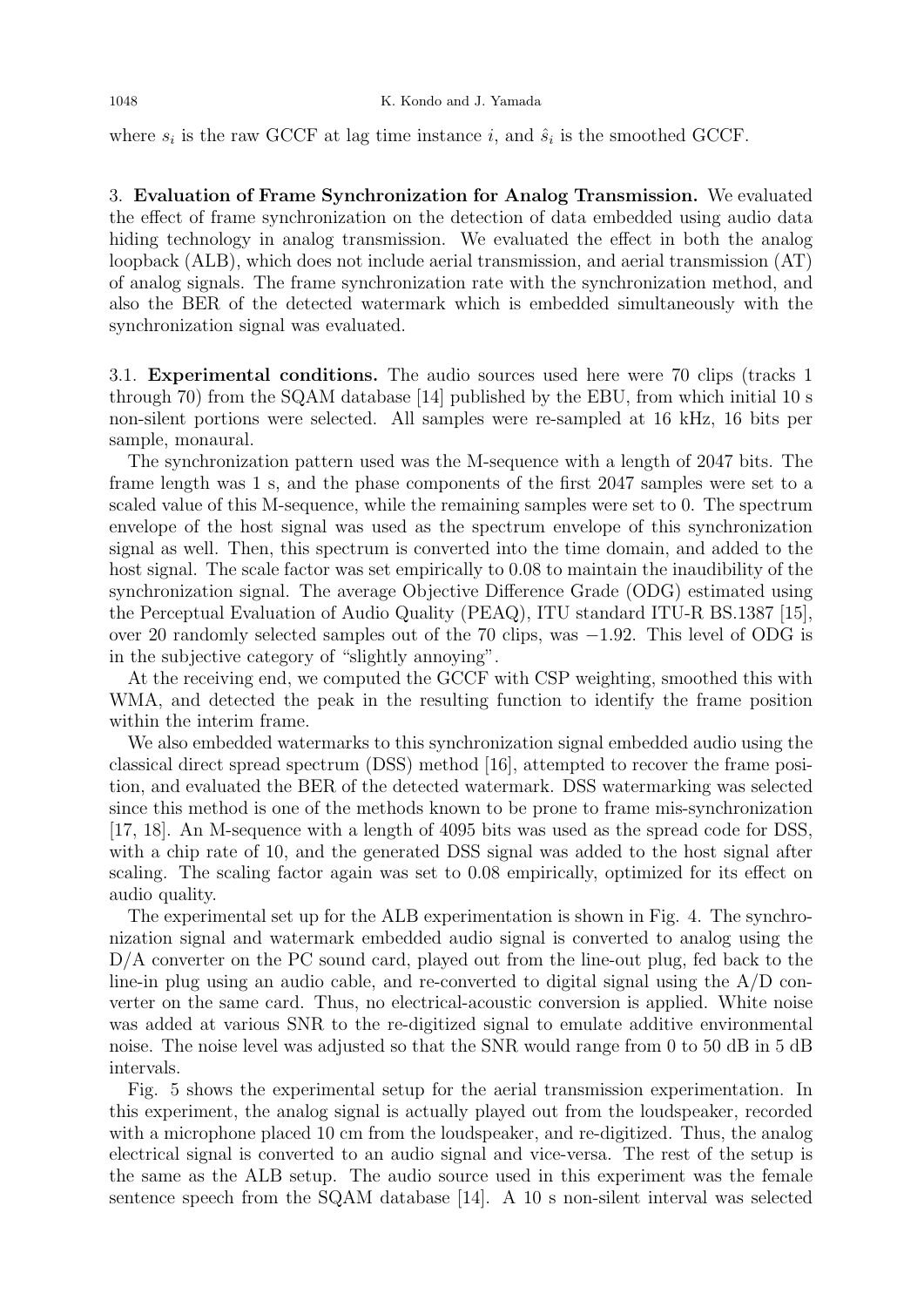



FIGURE 5. Experimental Setup for Aerial Transmission (AT)

from this clip. The  $D/A$  and the  $A/D$  sampling rate was 44.1 kHz, 16 bits per sample, monaural.

#### 3.2. Results and discussions.

3.2.1. Robustness to analog loopback. Fig. 6 shows the frame recovery rate for ALB vs. SNR of the received signal with additive white noise. We define the frame synchronization recovery rate as the ratio of the number of sources for which the frame position was detected within  $\pm 10$  samples from the "true" frame position vs. the total number of tested sources. A tolerance of  $\pm 10$  samples were allowed here since this level of synchronization error was shown not to decrease the watermark BER significantly through preliminary experiments, and also because many of the detected frame positions were just a few samples from the "true" positions. As can be seen, with ALB, the frame position can be recovered for close to 100% of the time if the SNR is above 20 dB, while this rate gradually decreases as SNR becomes lower, eventually to about 65% at SNR 0 dB.

Fig. 7 compares the detected watermark BER, with and without synchronization. For detection without synchronization, we simply took the first recorded sample as the first sample in the frame, up until the length of the frame, processed this as the first frame, and so on. The BER is about 50% without synchronization, which basically means that virtually no watermark can be recovered. With synchronization, however, the BER becomes lower than 15% at SNR of 20 dB, and below 10% if the SNR is above 30 dB. At this level of BER, we can expect the bit errors to be virtually eliminated using error correction codes. Thus, we can state that the use of synchronization signals is very effective in lowering the BER of embedded watermarks. We can also see that the frame recovery rate is correlated with the watermark BER, i.e., the higher the recovery rate, the lower the BER. This result is with the classic DSS watermarks, which is known to be affected by frame synchronization. However, other data hiding methods are also affected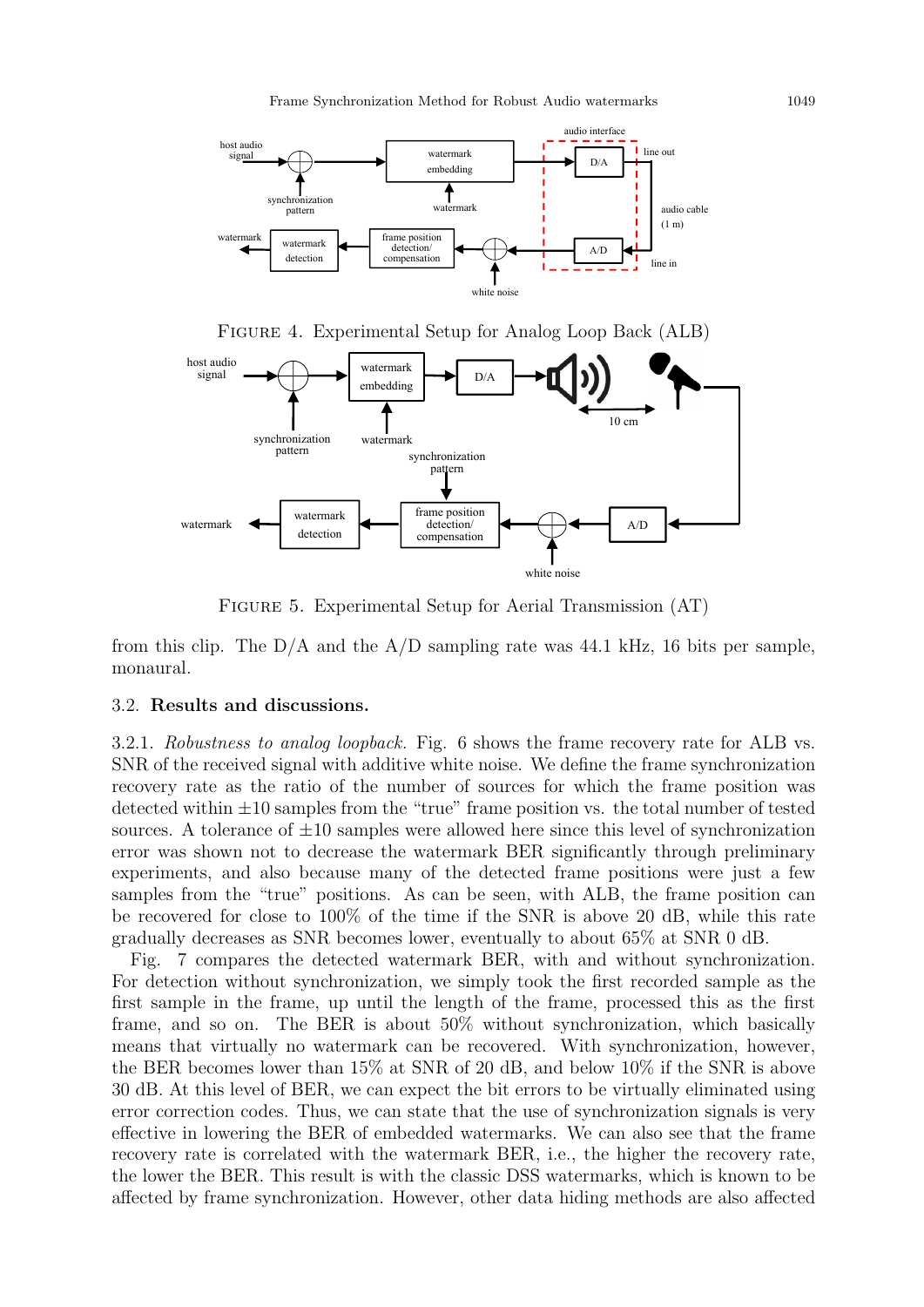

Figure 6. Frame Synchronization Recovery Rate for ALB with Additive White Gaussian Noise



Figure 7. BER for ALB with Additive White Gaussian Noise

to some extent by frame synchronization, and so successful frame synchronization recovery should also be advantageous in the successful data recovery with these methods as well.

3.2.2. Robustness to analog aerial transmission. Fig. 8 compares the detected watermark BER vs. SNR with ALB and AT. With both ALB and AT, the BER generally decreases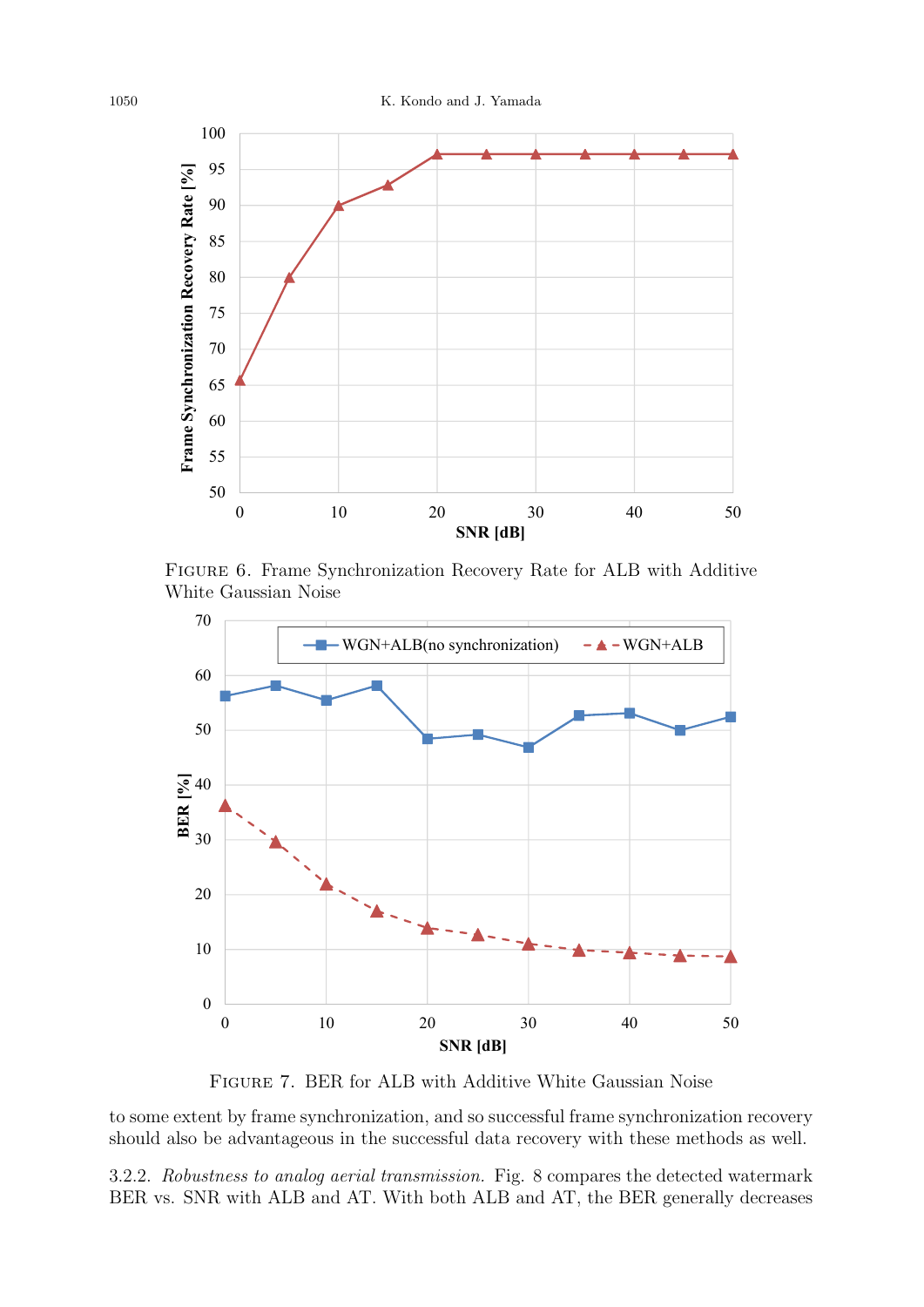

Figure 8. BER for AT and ALB with Additive White Gaussian Noise

Table 1. BER Comparison Between ALB and AT With and Without Frame Synchronization

| frame synchronization | transmission mode | BER   |
|-----------------------|-------------------|-------|
| ves                   |                   | 2.34  |
|                       |                   | 16.41 |
| no                    |                   | 52.34 |
|                       |                   | 50.78 |

as the SNR increases. The BER for AT is constantly lower by about 10% compared to ALB for all SNR. However, it is clear that frame synchronization recovery is very effective for AT as well, even though AT includes various non-linear distortions associated with electrical-acoustic conversions.

Table 1 tabulates the detected watermark BER with and without synchronization, both for ALB and AT transmission modes. In all cases, white noise was not added. As can be seen, for both ALB and AT, the BER is above 50% if synchronization signal is not added. However, with synchronization, the BER dramatically decreases, for both ALB and AT. Again, the BER is about 14% lower for ALB compared to AT. This again shows that the effect of non-linear distortion caused by the electrical-acoustic conversion affects the BER significantly.

4. Conclusion. We investigated the effect of frame synchronization on the BER of detected audio watermarks. Frame synchronization signal was added to the host audio signal. The phase of this signal was an M-sequence, and its spectrum envelope was shaped according to the envelope of the host signal. This signal was scaled, converted to time-domain, and added to the host signal. In order to recover the frame position at the decoder, a generalized cross-correlation function (GCCF) between the received signal and the same M-sequence used to generate the synchronization signal at the transmitter was calculated, smoothed, and its peak is detected to recover the frame position. This frame synchronization signal was added to a watermarked host signal to test the effect of synchronization on the BER of this watermark. We evaluated the BER using the classic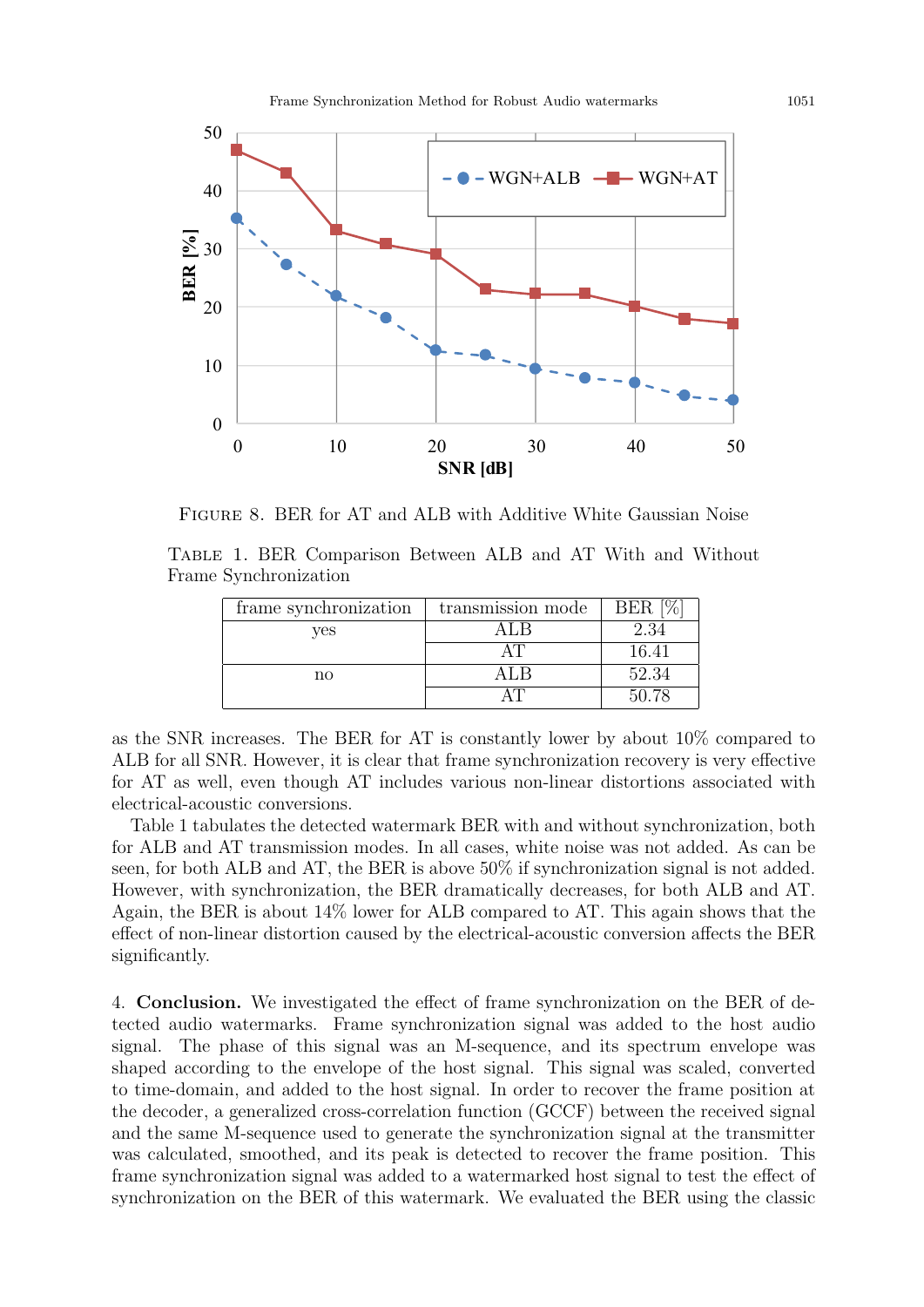direct spread-spectrum (DSS) watermark, which is known to be affected by frame misalignment. Two modes of analog transmission were tested; (1) analog loopback (ALB) which feeds back the analog signal as electrical signal and does not include an electricalacoustic conversion, and (2) analog aerial transmission (AT), which converts the analog signal to an acoustic signal using loudspeakers, and reconverts this signal to an electrical signal using a microphone placed 10 cm from the loudspeaker.

The frame recovery rate with and without synchronization in ALB was compared. It was found that with synchronization, if the SNR is above 20 dB, the frame position can be recovered almost perfectly.

We then tested the BER of the detected DSS watermark at the decoder with analog conversion. Without synchronization, it was not possible to detect any watermarks, with both ALB and AT. However, if we do use synchronization, the BER can be decreased to about 2% for ALB, and 16% for AT. This difference is apparently caused by the non-linear distortion associated with the electrical-acoustic conversion with AT. It was also found that the frame synchronization rate is correlated with BER, showing that the effect of synchronization is significant on the watermark BER.

We would further like to try to add error correction codes along with the synchronization signal to further decrease the BER. We also would like to further test other cross-correlation functions that enable us to reliably detect the frame position as peaks. Evaluation with other up-to-date data hiding methods is also necessary. We would also like to test with actual additive acoustical noise, including reverberation, to test its effect on the BER.

Acknowledgment. Part of this work was carried out under the Cooperative Research Project Program of the Research Institute of Electrical Communication, Tohoku University.

#### REFERENCES

- [1] A. Ito and Y. Suzuki, Advanced Information Hiding for G.711 Telephone Speech, Multimedia Information Hiding Technologies and Methodologies for Controlling Data, K. Kondo (ed.), Hershey, PA, USA, IGI Global, pp. 129–163, 2012.
- [2] N. Aoki, A Packet Loss Concealment Technique for VoIP using Steganography, Proc. International Symposium on Intelligent Signal Processing and Communication Systems, Awaji Island, Japan, pp. 470–473, 2003.
- [3] N. Aoki, Enhancement of Speech Quality in Telephone Communication by Steganography, Multimedia Information Hiding Technologies and Methodologies for Controlling Data, K. Kondo (ed.), Hershey, PA, USA, IGI Global, pp. 164–181, 2012.
- [4] H. Matsuoka, Y. Kakashima, T. Yoshimura and T. Kawahara, Acoustic OFDM: Embedding High Bit-Rate Data in Audio, Advances in Multimedia Modeling: 14th International Multimedia Modeling Conference, S. Satoh, F. Nack and M. Etoh (eds.), Berlin/Heidelberg, Springer, pp. 498–507, 2008.
- [5] H. Matsuoka, Acoustic OFDM Technology and System, Multimedia Information Hiding Technologies and Methodologies for Controlling Data, K. Kondo (ed.), Hershey, PA, USA, IGI Global, pp. 90–103, 2012.
- [6] DNP, QUEMA for smartphone support site, http://www.quema.info/site/support en.htmlD Browsed in Dec., 2016.
- [7] Digimarc Corp., Digimarc Discover Platform audio technical overview, https://www.digimarc.com/docs/default-source/solution-briefs/audiotechnicalbrief.pdf?sfvrsn=4. Browsed in Dec., 2016.
- [8] A. Nishimura, Presentation of Information Synchronized with the Audio Signal Reproduced by Loudspeakers Using an AM-based Watermark, Proc. of the International Conference on Intelligent Information Hiding and Multimedia Signal Processsing, pp. 275–278, Kaohsiung, Taiwan, 2007.